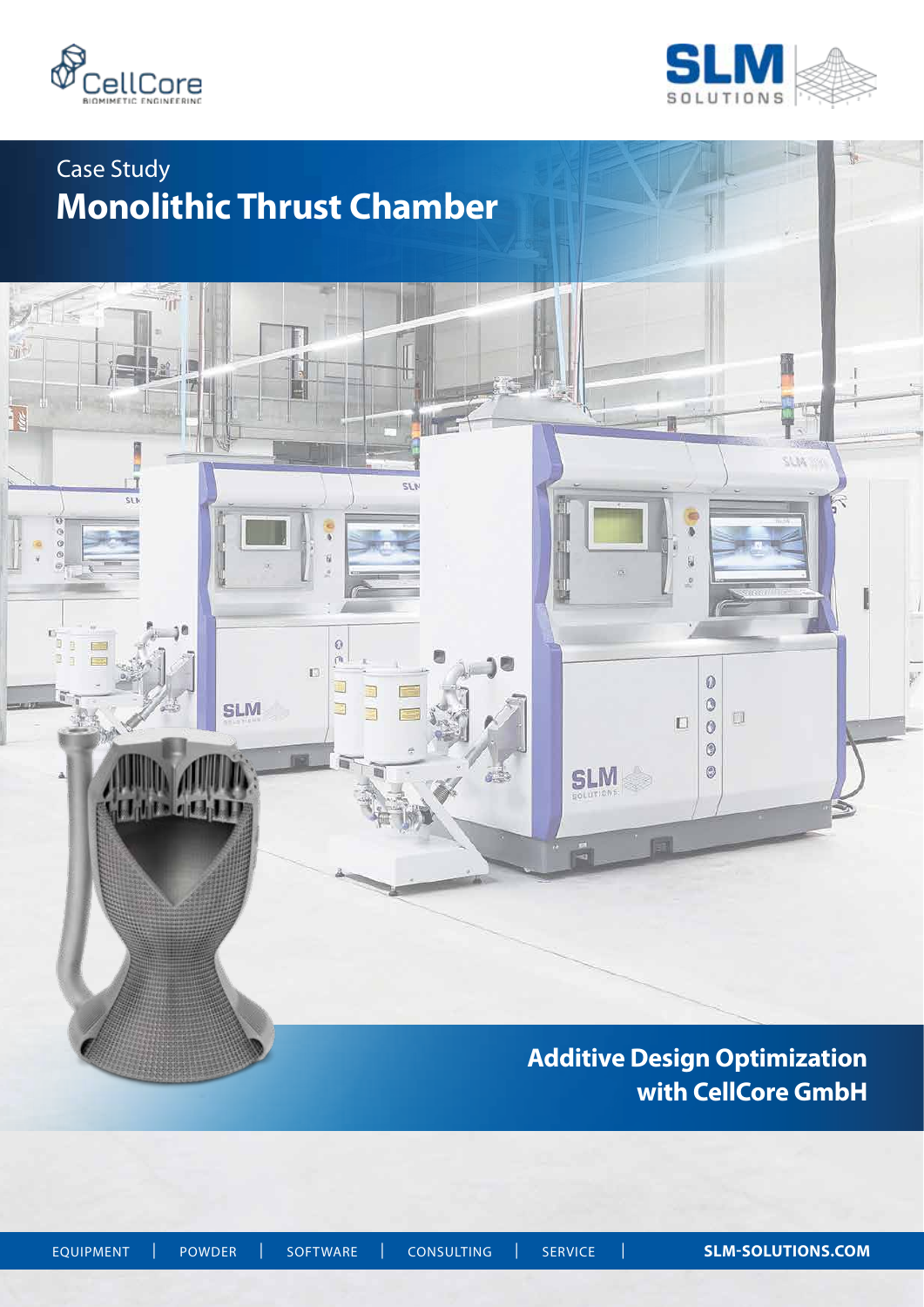# **3D-Printing Success Story**

### **IMPROVED FUNCTION Cooling through integrated lattice**



### **WEIGHT REDUCTION With structural support lattice**

# **PROCESS OPTIMIZATION**

**Assembly reduction of multiple individual parts into one**

# **Part Data Designation: Monolithic Thrust Chamber Industry: Aerospace Material: IN718 Layer Thickness: 30 µm Build Time: 3d 5h 34 min (full load, 1 piece) SLM**<sup>280</sup> **Machine: SLM®280**

**Recoccoccocco**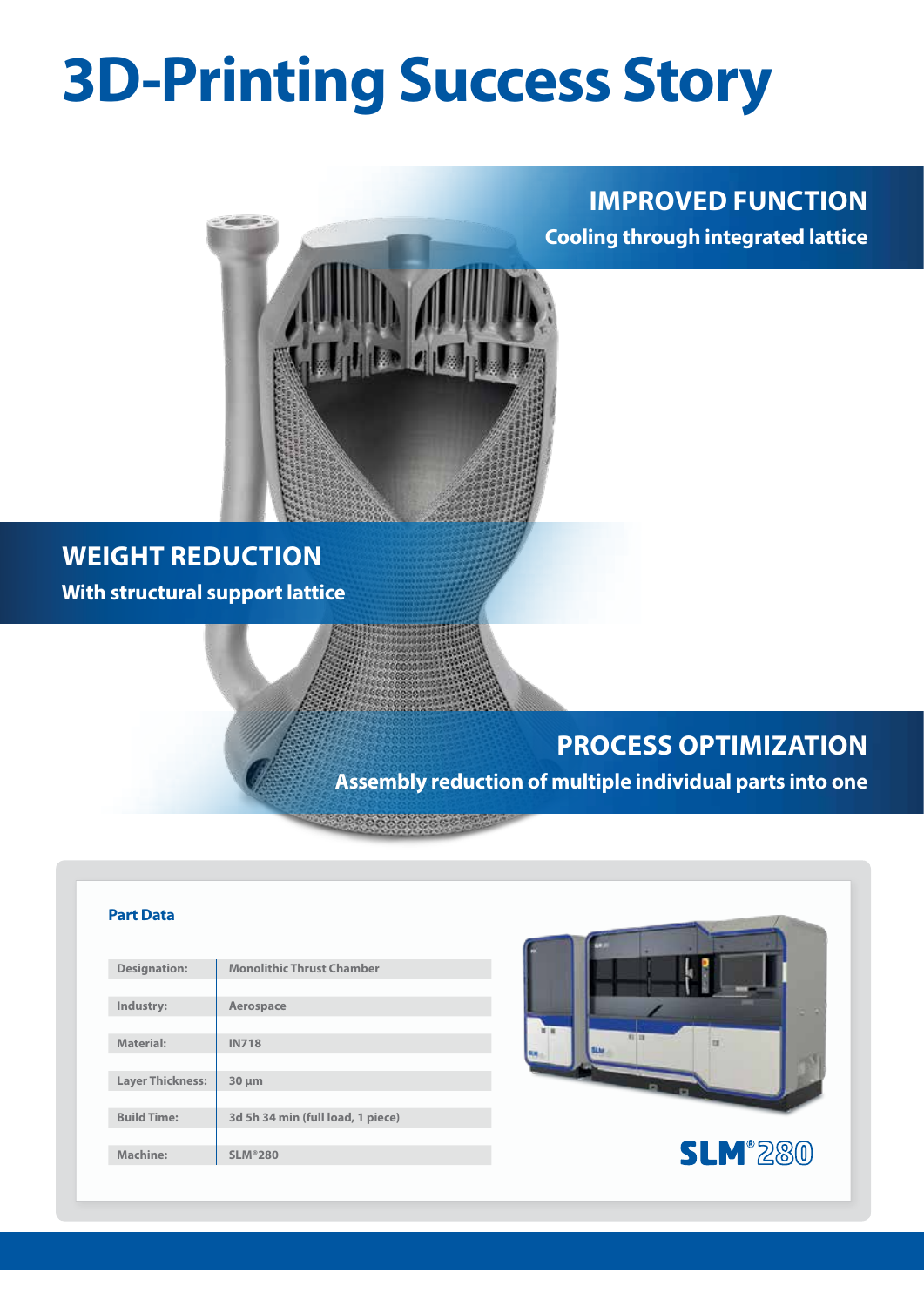#### **Current Situation**

#### **Rocket propulsion engine: Single-piece thrust chamber and injector**

The manufacture of rocket components requires many criteria factors be taken into consideration. Not only is consequent, lightweight construction essential, materials must also be able to withstand particularly high stresses and temperatures. Additionally, the manufacturing costs for their complex geometries are very high when limited to conventional manufacturing processes.

The engine manufactured by CellCore and SLM Solutions consists of a thrust chamber, the core element of a liquid-propellant engine with a combustion chamber wall, fuel inlet and an injection head with oxidant inlet. The chemical reaction in the combustion chamber creates gas that expands due to the heat development that is then ejected with enormous force, generating the thrust required to drive the rocket through recoil. Extremely high temperatures are created in the chamber during the combustion process, requiring the wall to be cooled to prevent it from burning, too. To achieve this, the liquid fuel (e.g. kerosene or hydrogen) is fed upwards through cooling ducts in the combustion chamber wall before entering through the injection head. There, the fuel mixes with the oxidant and is lit by a spark plug. In conventional constructions, the cooling ducts are countersunk in a blank and subsequently sealed through multiple working steps. With selective laser melting, the cooling is integrated into the wall as part of the design and created together with the chamber in one process. Due to the engine's complexity, the traditional manufacturing process is cost-intensive, requiring half a year minimum. In the 3D printed engine, CellCore demonstrates the possibilities the SLM® technology can offer for the aerospace industry, as the additive manufacturing process takes fewer than five days to build, while creating a functionally optimized component.

#### **Innovations with Selective Laser Melting**

#### **Filigree structural cooling to increase efficiency**

The single-piece rocket propulsion engine, combining the injector and thrust chamber, reduces numerous individual components into one, with multi-functional lightweight construction achievable only with the selective laser melting process.

The internal structure developed by CellCore is the fundamental element of the engine and cannot be manufactured by traditional methods. It is not only suited for heat transport, but also improves the structural stability of the component. The cooling properties of the CellCore design considerably outperform conventional approaches, such as right-angled, concentrically



A joint development project between CellCore GmbH and SLM Solutions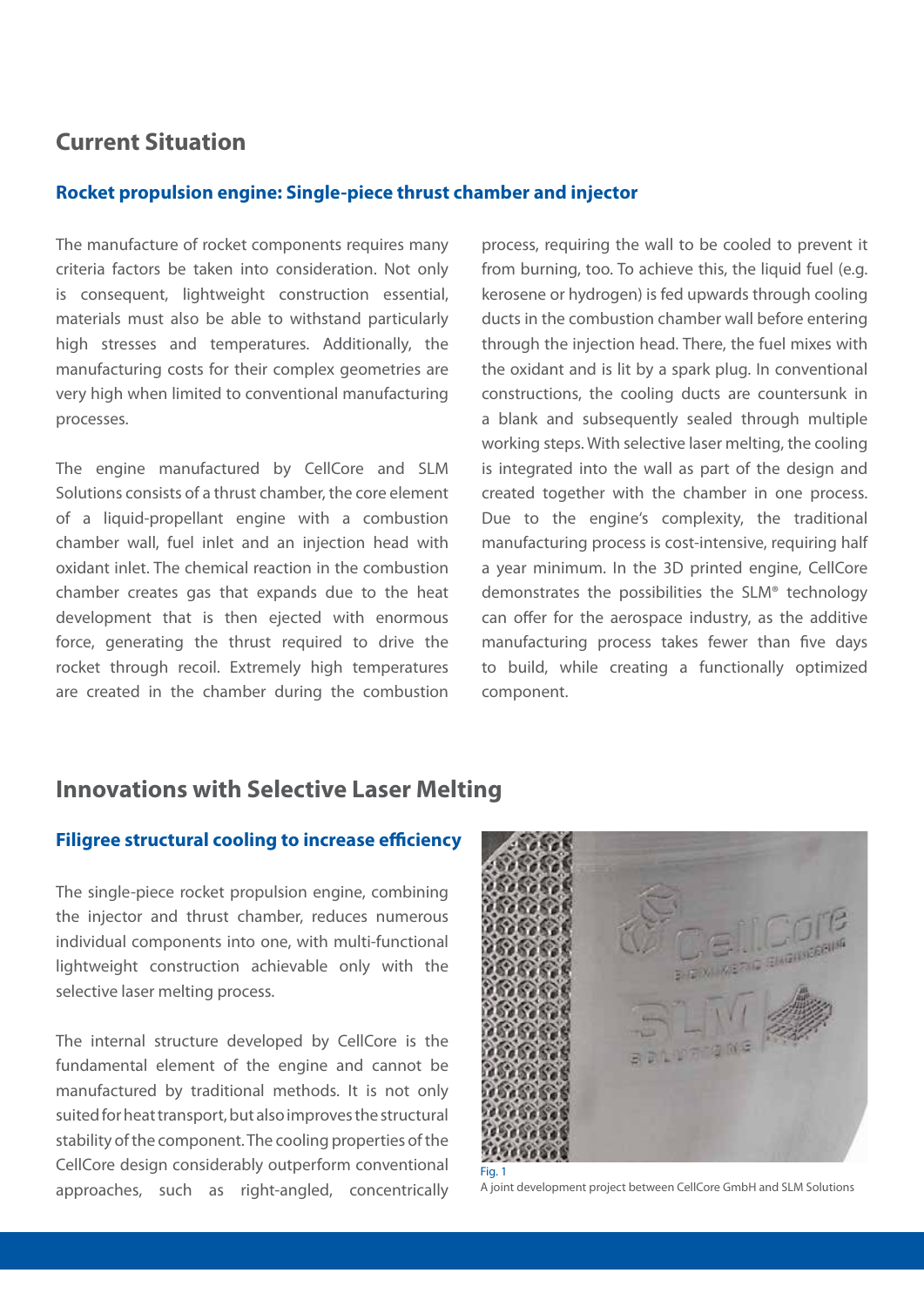running cooling ducts. It offers an optimized relationship between stability and mass application and exhibits low current resistance with a simultaneously high reaction surface, making it more efficient while integrating additional functions and reducing weight compared to conventionally manufactured components.

SLM Solutions collaborated with CellCore in the preparation of this highly complex component to ensure success by optimizing the selective laser melting process. SLM Solutions customer success team developed specific parameters for the geometry, focusing on downskin optimization. Build plate orientation was recommended after consultation with the SLM Solutions' application engineering team and critical sections of the part were identified for test-builds to guarantee success of the manufacturing job. To satisfy the aerospace industry's high material requirements, the engine was manufactured in the nickel superalloy IN718 on the SLM®280 selective laser melting machine.

IN718 is a precipitation hardening nickel-chromium alloy with exceptional tensile, fatigue, creep and breaking strength up to 700°C, making it an important material for aircraft and gas turbine components, as well as numerous other high-temperature applications, such as rocket propulsion engines. When processed conventionally, the hard material is difficult to machine and causes extreme tool wear. This concern is mitigated through the additive process, as powder material is melted into the end-geometry.

Despite its complex structure, post-processing is minimized, thus avoiding high levels of tool wear. SLM® technology saves considerable costs by reducing expensive, time-consuming manufacturing steps and simplifying the engine's structure. Selective laser melting offers aerospace companies the opportunity to increase their competitive position by optimizing rocket system functionality while maintaining exceptional quality, as well as lightweighting and drastically reducing development, testing and production timeframes.





The structural cooling design, developed by CellCore, provides an optimal relationship between stability and mass application of the thrust chamber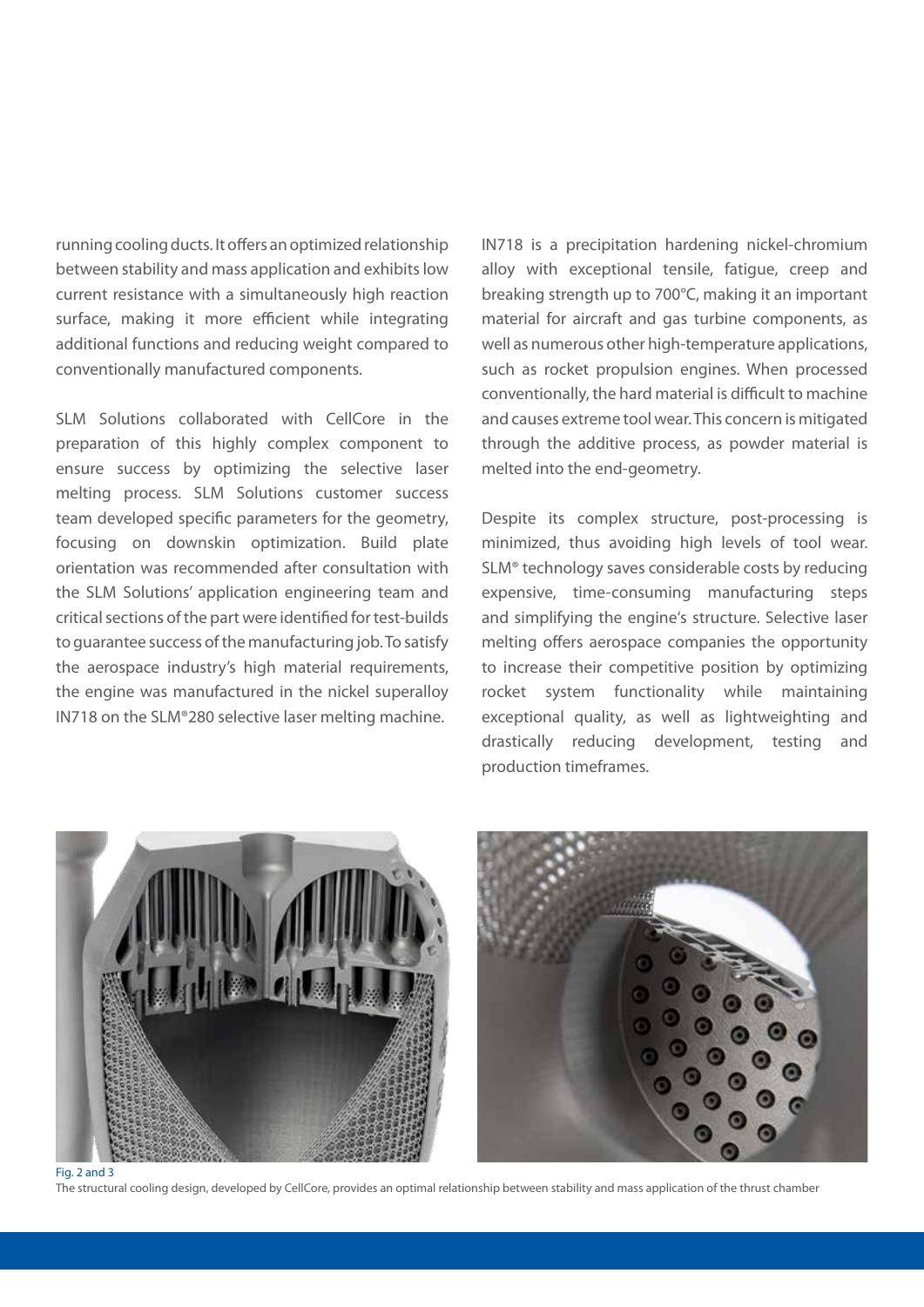

### **Summary**

#### **Monolithic Thrust Chamber**

- **Simplfied manufacturing: Minimal post-processing** despite complex structure to avoid tooling wear when processing to difficult to machine nickel based alloy (IN718)
- **Innovation: Direct integration of multiple parts** and internal features, e.g. internal ducts
- **Improved function: Cooling due to innovative** lattice structure, which also increases stability
- Efficiency: Minimization of individual process steps while combining multiple individual parts into one component; production time reduced from months to days
- **D** Lightweight construction: Considerable weight reduction due to lattice structures



Fig. 4 The one-piece assembly is printed in just over three days on the SLM®280

#### **CellCore GmbH**

CellCore is a start-up engineering firm from Berlin specializing in a new kind of engineering and design for components and products. Their bionic engineering draws on highly efficient and evolutionarily optimized natural structural principles and applies these to technology. In its role as a development partner, CellCore creates innovative solutions for individual applications and ideas when conventional approaches encounter dead ends. Their core expertise lies in calculating and constructing cellular structures that combine with form-optimized outer contours that are tailored and adjusted to the specific application.

Through the design of a thrust chamber for a rocket propulsion engine, CellCore demonstrates the advantages of the selective laser melting process and how they are used in the aerospace industry. Printed in a nickel-based superalloy, the monolithic component was created in collaboration with SLM Solutions.